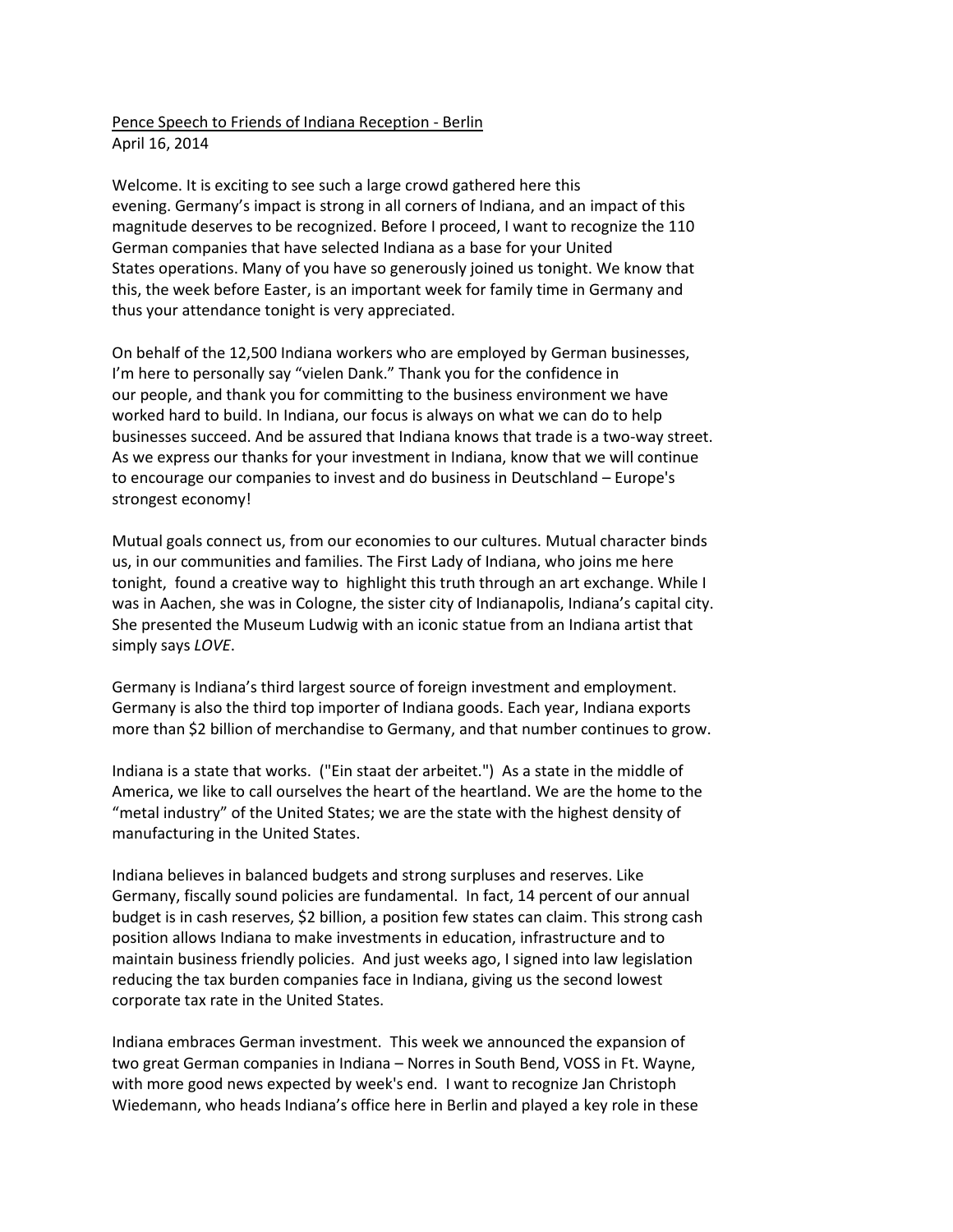projects. Our office here demonstrates our commitment to, and the emphasis we place on, Germany.

Another connection is a little less tangible, but I've sensed it in everyone I've met. It is our common values. In America we speak of life, liberty, and the pursuit of happiness. In Germany it is expressed as unity, justice, and freedom.

Today we gather in a capital city, in the landmark Adlon hotel in the shadow of the Brandenburg Gate. A city reborn after the tragedy of dictatorship and war...reborn as a unified free Berlin. Standing here, we are reminded of the lessons of the twentieth century.

Especially now, I believe it is imperative that we who believe in democracy and freedom, stand against the forces that would reshape Europe by aggression. As some claim territorial gains, they forfeit moral ground.

As governor of Indiana and as a former member of the Foreign Affairs Committee of the United States Congress, I remember too well the efforts by the United States to "reset" our relationship with Russia just a few short years ago. I said then that, "History teaches us that weakness and appeasement invite aggression" and feared that our country was rewarding an increasingly antagonistic Russia.

With Russian aggression on the rise again, it is clear that our policy of conciliatory diplomacy has failed.

While new sanctions are of some value, in the interest of our alliance, I believe the United States and the EU must respond with deeds more than words to strengthen our economic and strategic defenses.

International trade is vital to our mutual prosperity and leads to good paying jobs on both sides of the Atlantic. Europe and America should work together to strengthen our economic ties by adopting the Transatlantic Trade and Investment Partnership. Passage of TTIP will enhance and expand our economic partnerships and diplomatic ties, and I am committed to its passage. I was proud to join a group of 15 American governors in December 2013 to encourage its passage, and I ask each of you for your support as we move this agreement forward for both our countries.

Safeguarding freedom and security has been central to the mission of NATO and the prosperity of the West for more than half a century. With continued instability in the Middle East, and Putin's aggression in Ukraine, I believe we must take immediate steps to strengthen our mutual security by deploying a robust missile defense in all of Europe – including Poland and the Czech Republic – to protect the interests of our NATO allies and the United States in the region.

Stronger economic ties and stronger defenses are the right policy for our two countries and the right strategic response to Russian aggression.